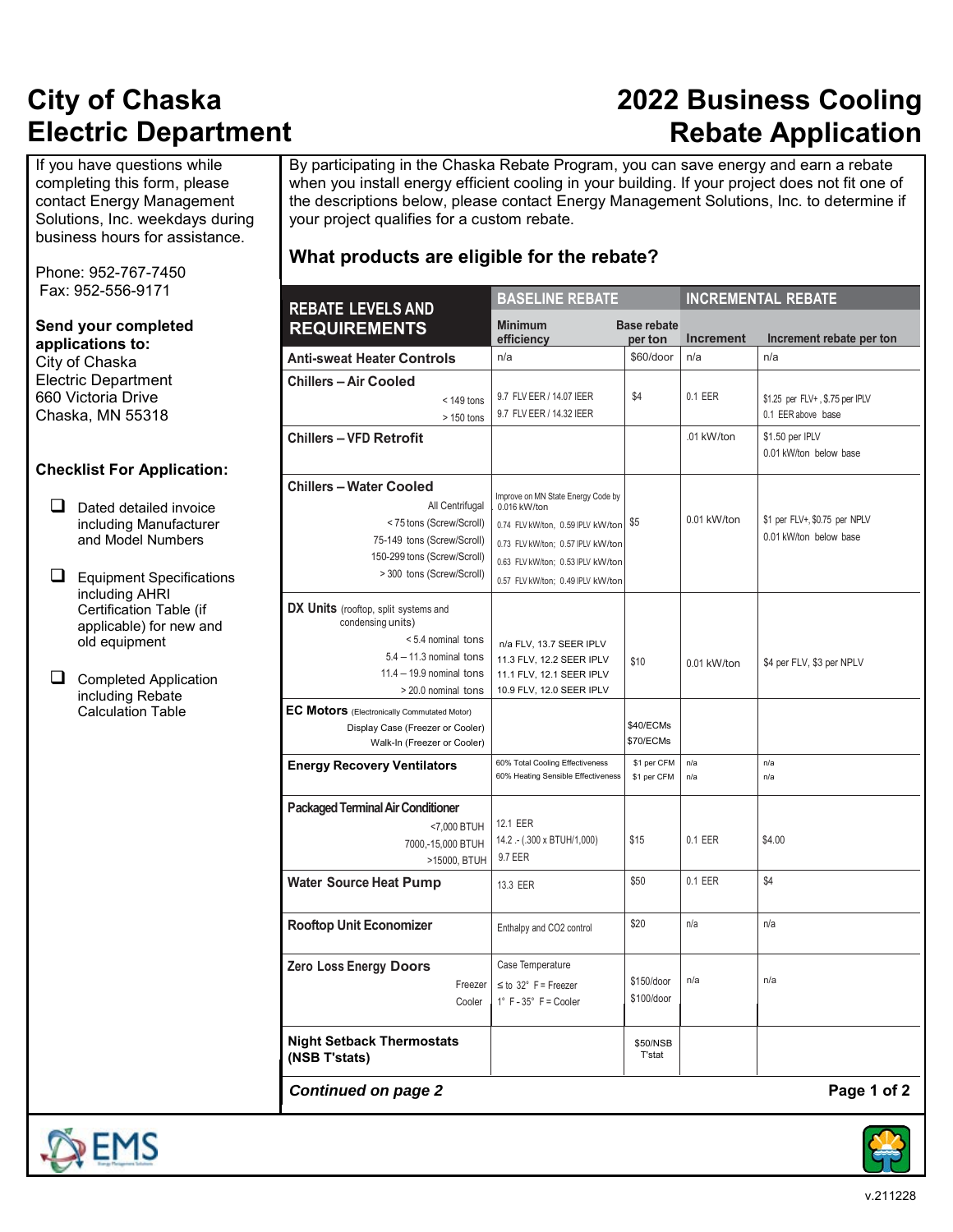### **How Do I Qualify?**

#### **1. General Qualifications**

- Rebate offered to non-residential electric customers served by City of Chaska Electric Department.
- Rebate Application including equipment specifications and Rebate Calculation Table must be completed. Incomplete and/or illegible applications will not be processed.
- All equipment must be new and meet specification requirements.
- Equipment must be operated during weekday on-peak demand hours (6 a.m.- 9 p.m.).
- Customers must apply for rebate within one year of the purchase date shown on the equipment invoice.
- Qualifying customers must apply for rebate by November 30, 2022.

#### **2. Application- Limited Funds**

Rebate requests are processed on a "first-come first-serve" basis. Annual rebate funds are limited. Rebate programs, qualifications, and amounts are subject to change at any time. Customer is responsible for checking with City of Chaska Electric Department to determine whether the program is still in effect.

#### **3. Inspection and Verification**

A City of Chaska Electric Department representative will inspect the site before and after the retrofit has occurred. During the pre-retrofit inspection, the customer will inform the representative of all the changes planned. A post-retrofit inspection will be conducted to verify that all the changes have been made.

#### **4. Invoice and Payment**

Following the pre-retrofit inspection, completed installation, and post-retrofit verification, the customer must notify the City of Chaska Electric Department and submit invoice(s) specifying the equipment manufacturer and model numbers, quantity and price of all materials purchased, the date ordered, installation costs and applicable taxes. Invoice should contain the contractor's name and address as well as the customer's name and installation address.

#### **5. Installation and Rebate Limitations**

Installation must be completed before submitting rebate application. Rebate check will be issued to the customer only. Rebates will not be paid to Supplier or Contractor. The City of Chaska Electric Department will issue rebate in the form of a check, not a utility bill credit. Please allow 6-10 weeks from the date of post-retrofit inspection for delivery of rebate check. Rebate paid cannot exceed the purchase price of labor and materials. The minimum rebate is \$5. Maximum annual rebate dollars per customer will not exceed \$25,000. Any project with an expected rebate greater than \$5,000 requires a pre-inspection.

#### **6. Tax Information**

The City of Chaska Electric Department will not be responsible for any tax liability imposed as a result of the rebate payment(s). Customers are advised to consult their tax advisors before submitting rebate requests.

#### **7. Disclaimer**

The City of Chaska Electric Department gives no warranties, expressed or implied, with respect to equipment operation, material, workmanship or manufacturing. The City of Chaska Electric Department does not guarantee that the implementation of energy-efficient measures or use of equipment purchased or installed pursuant to this program will result in energy or cost savings. In no event shall the City of Chaska Electric Department be liable for any incidental or consequential damage. The City of Chaska Electric Department is not responsible for the disposal of equipment replaced as a result of this program.

#### **8. Privacy**

Information contained in this rebate application may be shared with the Department of Commerce and Energy Management Solutions, Inc.

#### **9. Rebate Exclusions**

- Rebate will not be given for equipment or designs that do not comply with local, state or federal regulations.
- The City of Chaska Electric Department is not liable for rebates promised to a customer as a result of a contractor misrepresenting the program.

**Page 2 of 2**



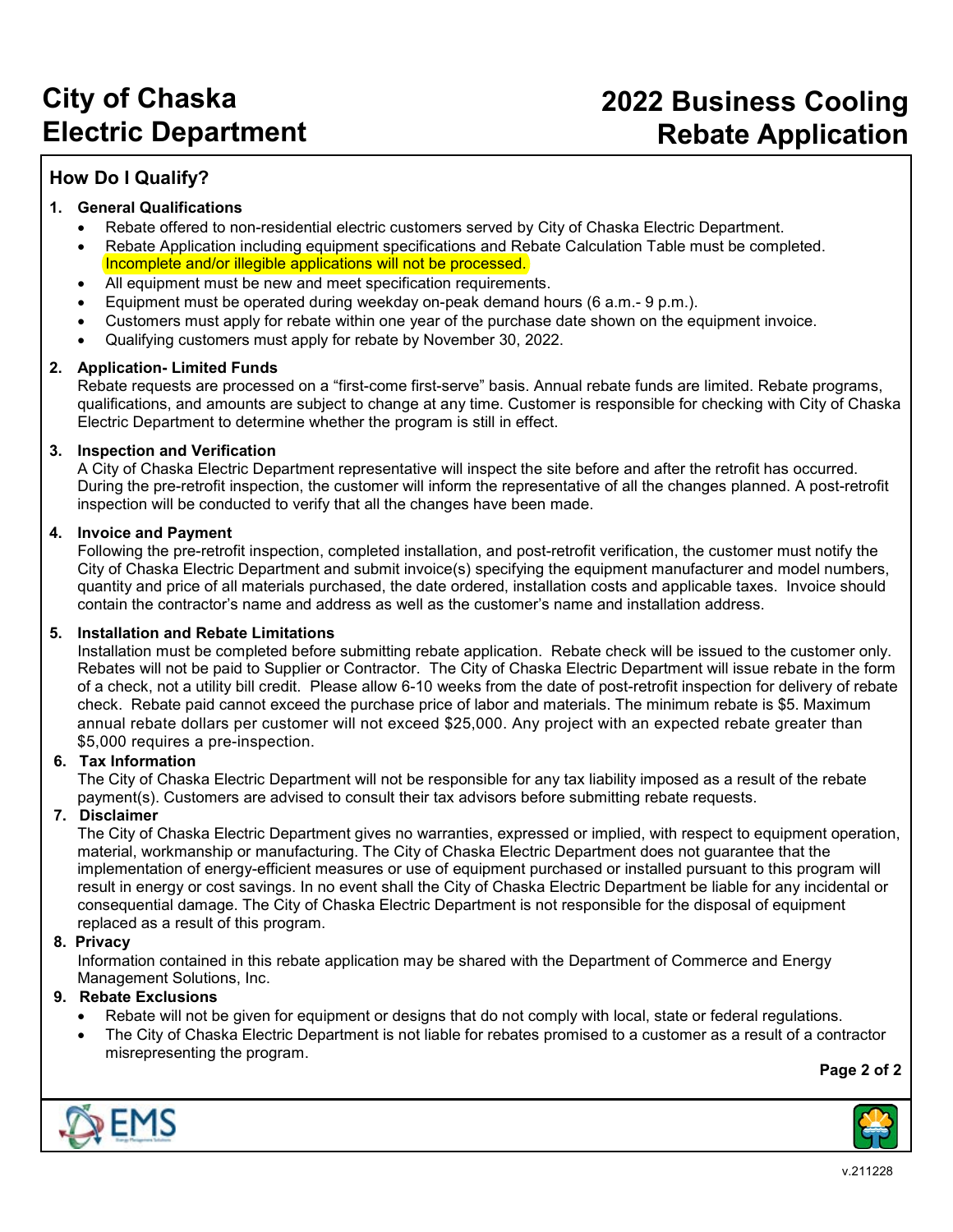# **2022 Business Cooling Rebate Application**

|                                                                                                                                                                                                                                                                                                                                                                                                                                                                                                                                                                                   | <b>COMPLETE THESE FIVE EASY STEPS TO GET YOUR REBATE.</b> |  |
|-----------------------------------------------------------------------------------------------------------------------------------------------------------------------------------------------------------------------------------------------------------------------------------------------------------------------------------------------------------------------------------------------------------------------------------------------------------------------------------------------------------------------------------------------------------------------------------|-----------------------------------------------------------|--|
|                                                                                                                                                                                                                                                                                                                                                                                                                                                                                                                                                                                   |                                                           |  |
| <b>STEP 1: CUSTOMER INFORMATION (please print clearly)</b>                                                                                                                                                                                                                                                                                                                                                                                                                                                                                                                        |                                                           |  |
|                                                                                                                                                                                                                                                                                                                                                                                                                                                                                                                                                                                   |                                                           |  |
|                                                                                                                                                                                                                                                                                                                                                                                                                                                                                                                                                                                   |                                                           |  |
|                                                                                                                                                                                                                                                                                                                                                                                                                                                                                                                                                                                   |                                                           |  |
|                                                                                                                                                                                                                                                                                                                                                                                                                                                                                                                                                                                   |                                                           |  |
| <b>STEP 2: ENTER VENDOR INFORMATION</b> (please print clearly)                                                                                                                                                                                                                                                                                                                                                                                                                                                                                                                    |                                                           |  |
|                                                                                                                                                                                                                                                                                                                                                                                                                                                                                                                                                                                   |                                                           |  |
|                                                                                                                                                                                                                                                                                                                                                                                                                                                                                                                                                                                   |                                                           |  |
| Attached Rebate Calculation Table calculates the dollar amount of the rebate. Rebate paid cannot exceed the purchase<br>price of labor and materials.<br><b>STEP 4: ATTACH NECESSARY DOCUMENTATION</b> (must be submitted with rebate application)<br>$\Box$ Copy of detailed dated invoice(s) specifying the equipment manufacturer and model numbers, quantity and price of all<br>materials purchased, date ordered, installation costs and applicable taxes.<br>$\Box$ Equipment specifications including AHRI Certification Table (if applicable) for new and old equipment. |                                                           |  |
| <b>STEP 5: CUSTOMER SIGNATURE</b><br>I hereby certify that all information is accurate including claims of efficiency, size and customer information. I have read all information<br>on this form and agree that City of Chaska Electric Department may verify information I have provided.                                                                                                                                                                                                                                                                                       |                                                           |  |
|                                                                                                                                                                                                                                                                                                                                                                                                                                                                                                                                                                                   |                                                           |  |
| FOR CITY OF CHASKA ELECTRIC DEPARTMENT USE ONLY. DO NOT WRITE IN THIS AREA.<br>Customer Type (select one): $\Box$ Commercial $\Box$ Industrial                                                                                                                                                                                                                                                                                                                                                                                                                                    |                                                           |  |
|                                                                                                                                                                                                                                                                                                                                                                                                                                                                                                                                                                                   |                                                           |  |
|                                                                                                                                                                                                                                                                                                                                                                                                                                                                                                                                                                                   |                                                           |  |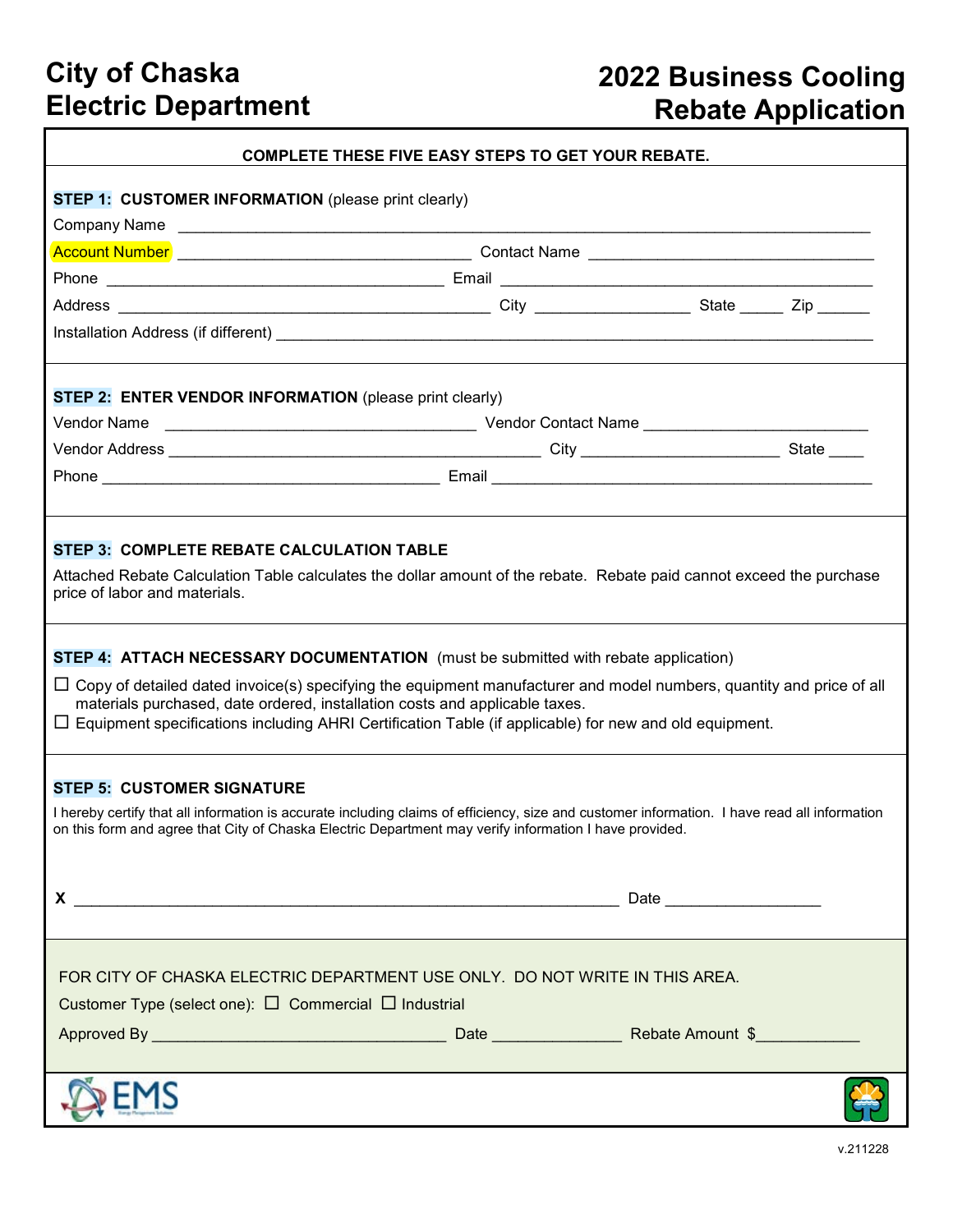# **2022 Business Cooling Rebate Calculation Table, 1 of 3**

| Anti-sweat heater controls                                                                                                                                                                                                                  |                                                |         |         |                       |           |                   |                           |                     |  |
|---------------------------------------------------------------------------------------------------------------------------------------------------------------------------------------------------------------------------------------------|------------------------------------------------|---------|---------|-----------------------|-----------|-------------------|---------------------------|---------------------|--|
| # of Doors                                                                                                                                                                                                                                  | <b>Manufacturer</b>                            |         | Model # |                       | Case temp |                   | <b>Rebate calculation</b> | <b>Total rebate</b> |  |
|                                                                                                                                                                                                                                             |                                                |         |         |                       |           | Freezer<br>Cooler | $-$ #Doors x \$60 =       | \$                  |  |
|                                                                                                                                                                                                                                             |                                                |         |         |                       |           | Freezer<br>Cooler | -# Doors x \$60 =         | \$                  |  |
| Chiller - air cooled                                                                                                                                                                                                                        |                                                |         |         |                       |           |                   |                           |                     |  |
| <b>Size</b>                                                                                                                                                                                                                                 | Minimum qualifying efficiency                  |         |         |                       |           | Rebate            |                           |                     |  |
|                                                                                                                                                                                                                                             | <b>Full load</b>                               |         |         | <b>Partload</b>       |           | <b>Base</b>       | <b>Full load</b>          | <b>Part load</b>    |  |
| $<$ 149 $t$ ons                                                                                                                                                                                                                             | 9.71 EER                                       |         |         | 14.07 IEER            |           | \$4/ton           | \$1.25                    | \$0.75              |  |
| $\geq$ 150 tons                                                                                                                                                                                                                             | 9.71 EER                                       |         |         | 14.32 IEER            |           |                   |                           |                     |  |
| #Units                                                                                                                                                                                                                                      | <b>Manufacturer</b>                            | Model # |         | <b>Full load tons</b> |           | <b>EER</b>        | <b>IEER</b>               | <b>Rebate</b>       |  |
|                                                                                                                                                                                                                                             |                                                |         |         |                       |           |                   |                           |                     |  |
| Totalrebate=size+full load+part load<br>$Size = $4$ x unit tons<br>Fullload=\$1.25x((unitEER-minimum qualifying EER)/.1) xunit tons<br>Partload=\$0.75x((unitIEER-minimumqualifyingIEER)/.1)xunittons                                       |                                                |         |         |                       |           |                   |                           |                     |  |
| Chiller - centrifugal                                                                                                                                                                                                                       |                                                |         |         |                       |           |                   |                           |                     |  |
| <b>Size</b>                                                                                                                                                                                                                                 | Minimum qualifying efficiency                  |         |         |                       |           | Rebate            |                           |                     |  |
|                                                                                                                                                                                                                                             | <b>Full load</b>                               |         |         | <b>Part load</b>      |           | <b>Base</b>       | <b>Full load</b>          | <b>Part load</b>    |  |
| All                                                                                                                                                                                                                                         | Improve on MN State Energy Code by .016 kW/ton |         |         |                       |           | \$5/ton           | \$1                       | \$0.75              |  |
| #Units                                                                                                                                                                                                                                      | <b>Manufacturer</b>                            | Model # |         | <b>Full load tons</b> |           | FLV (kW/ton)      | NPLV (kW/ton)             | <b>Rebate</b>       |  |
| Totalrebate=size+full load+part load<br>$Size = $5$ x unit tons<br>Fullload=\$1x ((minimum qualifying FLVkW/ton-unit FLVkW/ton)/.1) xunit tons<br>Part load = \$0.75 x ((minimum qualifying NPLV kW/ton - unit NPLV kW/ton)/.1) x unit tons |                                                |         |         |                       |           |                   |                           |                     |  |
| Chiller - screw or scroll                                                                                                                                                                                                                   |                                                |         |         |                       |           |                   |                           |                     |  |
|                                                                                                                                                                                                                                             | Minimum qualifying efficiency                  |         |         |                       |           | Rebate            |                           |                     |  |
| <b>Size</b>                                                                                                                                                                                                                                 | <b>Full load</b>                               |         |         | <b>Partload</b>       |           | <b>Base</b>       | <b>Full load</b>          | <b>Part load</b>    |  |
| <75 tons                                                                                                                                                                                                                                    | .74kW/ton                                      |         |         | .59 kW/ton            |           |                   |                           |                     |  |
| 75-149 tons                                                                                                                                                                                                                                 | .73kW/ton                                      |         |         | .57kW/ton             |           | \$5/ton           | \$1                       | \$0.75              |  |
| 150-299 tons                                                                                                                                                                                                                                | .63 kW/ton                                     |         |         | .53 kW/ton            |           |                   |                           |                     |  |
| $\geq$ 300 tons                                                                                                                                                                                                                             | .57kW/ton                                      |         |         | .49 kW/ton            |           |                   |                           |                     |  |
| #Units                                                                                                                                                                                                                                      | Manufacturer                                   | Model # |         | <b>Full load tons</b> |           | FLV (kW/ton)      | NPLV (kW/ton)             | Rebate              |  |
|                                                                                                                                                                                                                                             |                                                |         |         |                       |           |                   |                           |                     |  |
| Totalrebate=size+full load+part load<br>$Size = $5$ x unit tons<br>Full load = \$1x((minimum qualifying FLVkW/ton-unit FLVkW/ton)/.1) xunit tons<br>Part load = \$0.75 x ((minimum qualifying NPLV kW/ton - unit NPLV kW/ton)/.1)           |                                                |         |         |                       |           |                   |                           |                     |  |
| EMS                                                                                                                                                                                                                                         |                                                |         |         |                       |           |                   |                           |                     |  |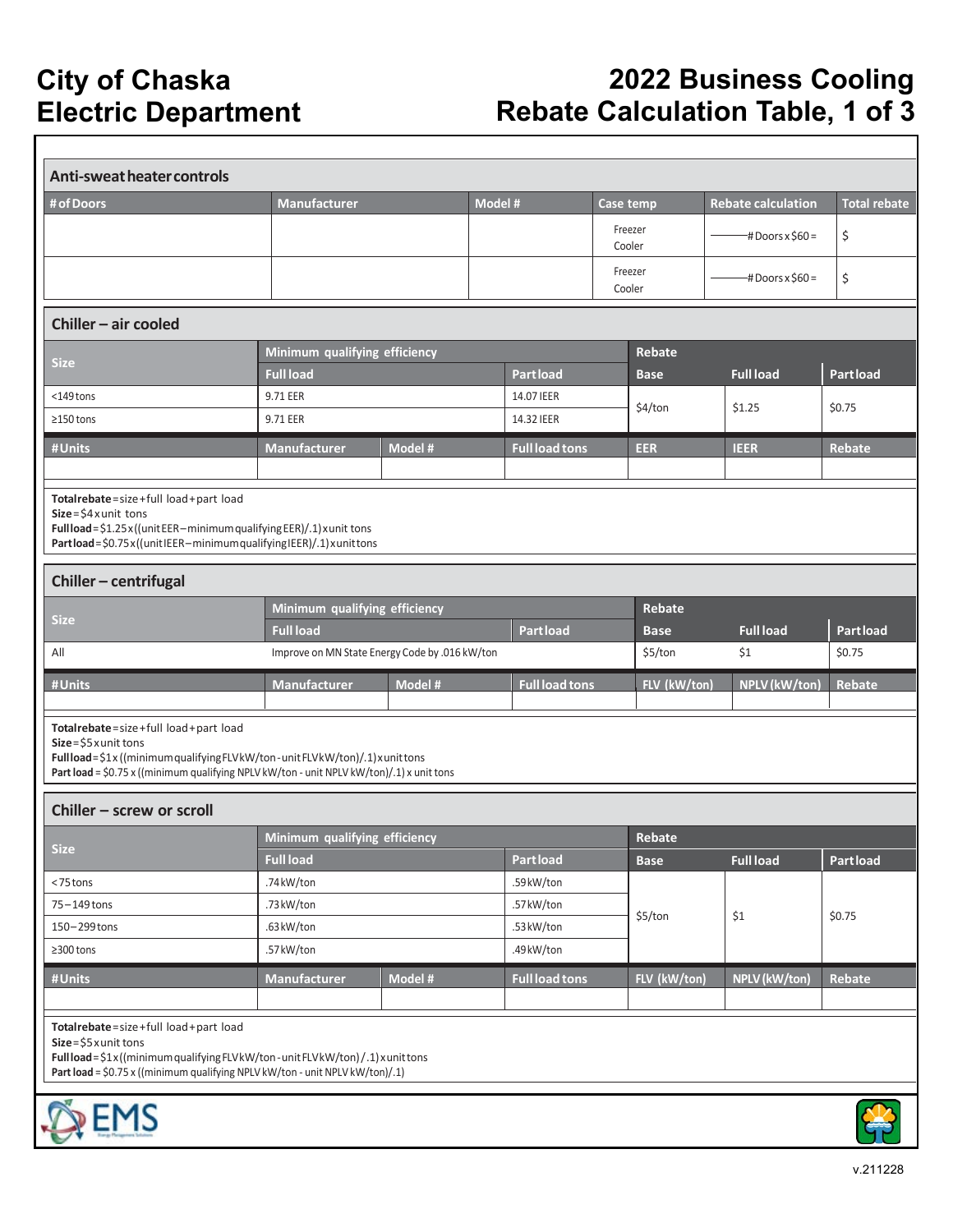# **2022 Business Cooling Rebate Calculation Table, 2 of 3**

| <b>Chiller-VFD retrofit</b>                                                                                                                                                                     |                                                                                        |         |            |                                                      |                   |               |                         |                      |                             |               |                     |
|-------------------------------------------------------------------------------------------------------------------------------------------------------------------------------------------------|----------------------------------------------------------------------------------------|---------|------------|------------------------------------------------------|-------------------|---------------|-------------------------|----------------------|-----------------------------|---------------|---------------------|
| Rebate                                                                                                                                                                                          | \$1.50 per 0.01 IPLV kW/ton below base                                                 |         |            |                                                      |                   |               |                         |                      |                             |               |                     |
| #Units                                                                                                                                                                                          | <b>Manufacturer</b>                                                                    | Model # |            | <b>Previous</b><br><b>Chiller ton</b><br><b>IPLV</b> |                   |               | <b>Post</b>             | <b>IPLV</b> (kW/ton) | Rebate                      |               |                     |
|                                                                                                                                                                                                 |                                                                                        |         |            |                                                      |                   |               |                         |                      |                             |               |                     |
| Rebate = $$1.50 \times ($ (previous IPLV kW/ton - post IPLV kW/ton)/.1) x chiller tons                                                                                                          |                                                                                        |         |            |                                                      |                   |               |                         |                      |                             |               |                     |
| DX unit (rooftop, split system, & condensing units)                                                                                                                                             |                                                                                        |         |            |                                                      |                   |               |                         |                      |                             |               |                     |
| <b>Size</b>                                                                                                                                                                                     | Minimum qualifying efficiency                                                          |         |            |                                                      |                   | Rebate        |                         |                      |                             |               |                     |
|                                                                                                                                                                                                 | <b>Full load</b>                                                                       |         |            | <b>Partload</b>                                      |                   | <b>Base</b>   |                         | <b>Full load</b>     |                             |               | Partload            |
| $5.4$ tons                                                                                                                                                                                      | n/a                                                                                    |         |            | 13.7SEER                                             |                   |               |                         |                      |                             |               |                     |
| $5.4 - 11.3$ tons                                                                                                                                                                               | 11.3 EER                                                                               |         |            | 12.2 IEER                                            |                   | \$10/ton      |                         | \$4                  |                             | \$3           |                     |
| 11.4-19.9 tons                                                                                                                                                                                  | 11.1 EER                                                                               |         |            | 12.1 IEER                                            |                   |               |                         |                      |                             |               |                     |
| $>20.0$ tons                                                                                                                                                                                    | 10.9 EER                                                                               |         |            | 12.0 IEER                                            |                   |               |                         |                      |                             |               |                     |
| #Units                                                                                                                                                                                          | <b>Manufacturer</b>                                                                    | Model # |            | <b>Full load tons</b>                                |                   | <b>EER</b>    |                         | <b>IEER/SEER</b>     |                             | <b>Rebate</b> |                     |
|                                                                                                                                                                                                 |                                                                                        |         |            |                                                      |                   |               |                         |                      |                             |               |                     |
|                                                                                                                                                                                                 |                                                                                        |         |            |                                                      |                   |               |                         |                      |                             |               |                     |
|                                                                                                                                                                                                 |                                                                                        |         |            |                                                      |                   |               |                         |                      |                             |               |                     |
| Totalrebate=size+fullload+part load<br>$Size = $10 \times tons$<br>Full load = $$4x$ ((unit EER-minimum qualifying EER)/.1) x tons<br>Partload=\$3x((unitIEER-minimum qualifying IEER)/.1)xtons |                                                                                        |         |            |                                                      |                   |               |                         |                      |                             |               |                     |
| <b>Energy recovery ventilators</b>                                                                                                                                                              |                                                                                        |         |            |                                                      |                   |               |                         |                      |                             |               |                     |
| Rebate                                                                                                                                                                                          | \$1/CFM cooling side AND \$1/CFM heating side                                          |         |            |                                                      |                   |               |                         |                      |                             |               |                     |
| Qualification                                                                                                                                                                                   | Atleast 60% total cooling effectiveness<br>At least 60% heating sensible effectiveness |         |            |                                                      |                   |               |                         |                      |                             |               |                     |
| #Units                                                                                                                                                                                          | <b>Manufacturer</b>                                                                    | Model # | <b>CFM</b> | <b>Heating</b><br>effectiveness                      | <b>Cooling</b>    | effectiveness | Equipment<br><b>EER</b> |                      | <b>ERV</b> pressure<br>drop |               | <b>Rebate</b>       |
|                                                                                                                                                                                                 |                                                                                        |         |            |                                                      |                   |               |                         |                      |                             |               |                     |
|                                                                                                                                                                                                 |                                                                                        |         |            |                                                      |                   |               |                         |                      |                             |               |                     |
| Rebate = \$1 x CFM (if qualify for cooling rebate only)<br>Rebate = \$2 x CFM (if qualify for cooling and heating rebates)                                                                      |                                                                                        |         |            |                                                      |                   |               |                         |                      |                             |               |                     |
| Electronically commutated motor-display case                                                                                                                                                    |                                                                                        |         |            |                                                      |                   |               |                         |                      |                             |               |                     |
| # ECMs                                                                                                                                                                                          | <b>Manufacturer</b>                                                                    |         | Model #    |                                                      | Case temp         |               |                         |                      | <b>Rebate calculation</b>   |               | <b>Total rebate</b> |
|                                                                                                                                                                                                 |                                                                                        |         |            |                                                      | Freezer<br>Cooler |               | $#ECMs \times $40 =$    |                      |                             | \$            |                     |
|                                                                                                                                                                                                 |                                                                                        |         |            |                                                      | Freezer<br>Cooler |               |                         |                      | -#ECMsx\$40=                | \$            |                     |
|                                                                                                                                                                                                 |                                                                                        |         |            |                                                      |                   |               |                         |                      |                             |               |                     |
| <b>EMS</b>                                                                                                                                                                                      |                                                                                        |         |            |                                                      |                   |               |                         |                      |                             |               |                     |